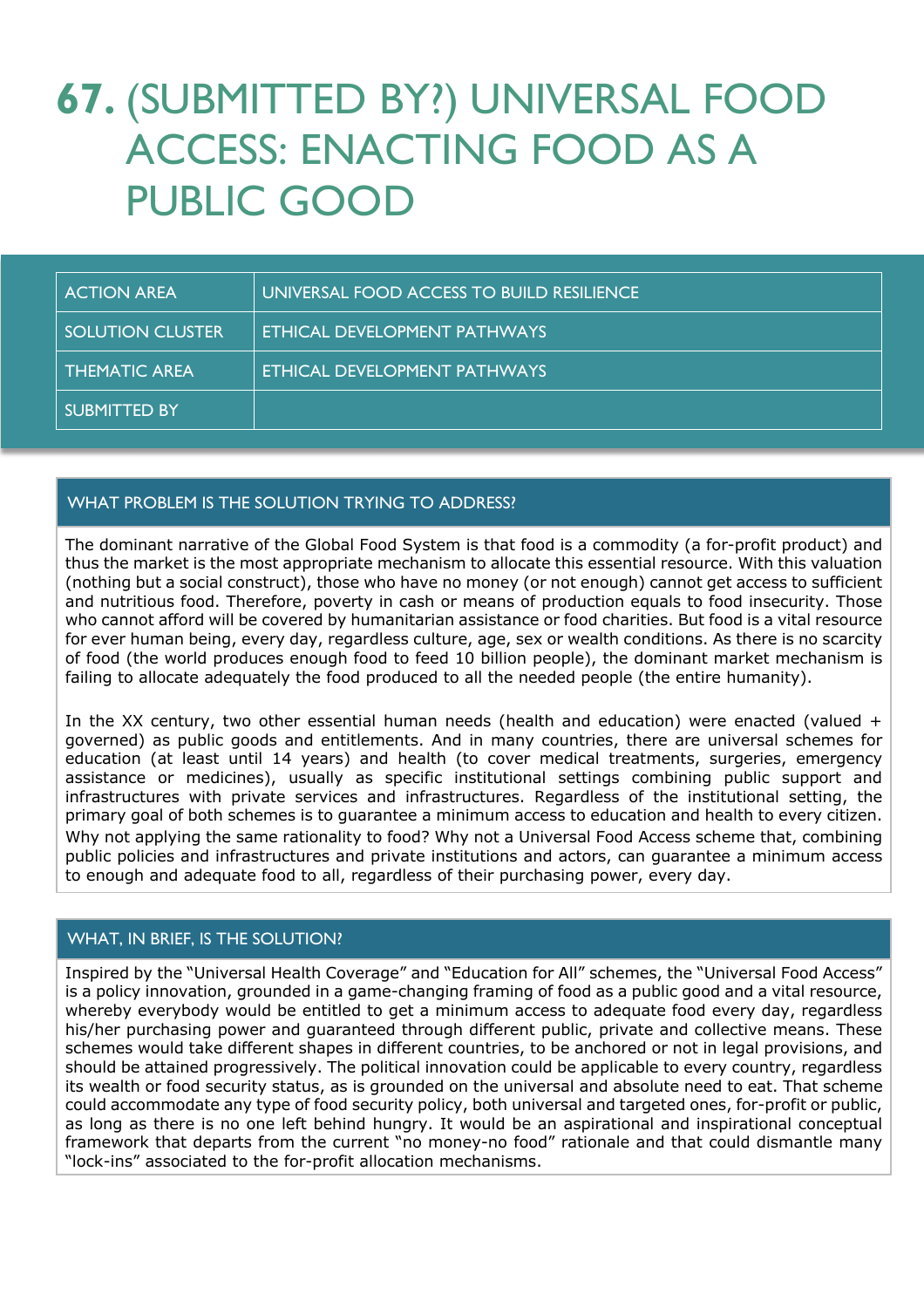# WHAT WAS/ WERE THE SOURCE(S) FROM WHICH THIS SOLUTION EMERGED?

Food has been considered as a public good (subject to public policies, governmental support and tight control) for most part of human history. It was only during the last centuries that specific food crops started to be considered as commodities (only traded for profit maximisation) by the colonial powers (coffee, sugarcane, spices). Now, those crops have been replaced by corn, wheat, soybean, palm oil, coffee and sugarcane.

Commoditised food is often considered as a "strategic good", allocated through market mechanisms but heavily subsidised in most countries. So, not exclusively left to market mechanisms. That can be considered as a tacit recognition of its public utility. Why not shifting from a tacit to an open recognition as a public good for the commonwealth of the entire humankind.

This Summit could become the starting point of a global debate to reframe food differently, from a pure commodity to a public good. Once the normative valuation changes, a whole array of new policies (innovative and so far unpermitted) could be designed and implemented.

# WHY IS ADDRESSING THAT PROBLEM IMPORTANT FOR ACHIEVING THE GOAL OF YOUR WORKING GROUP?

This proposal for valuing food as a public good and gradually implementing a Universal Food Access scheme responds to the four specific objectives of AT5 to "build resilience to vulnerabilities, shocks and stress in food systems worldwide (to be implemented in every country):

- 1. By enabling different public and private means to guarantee access to minimum access to food, this scheme supports the functionality of food systems in areas vulnerable to conflict or disasters.
- 2. As an over-arching framework, that can accommodate different topical or sectoral policies, this scheme would ensure that all people within a food system are empowered to prepare for, withstand, and recover from instability. By enabling safety nets, school feeding, food reserves, public procurement initiatives targeting smallholding producers, Employment Generation Schemes or publicly supported food banks, or food producers as civil servants, this proposal would guarantee different means to cover everybody's food needs
- 3. Moreover, by framing food as a public good, that could pave the way for people to participate in food systems that shall take into consideration people's needs, the public impacts for food systems in Nature, social equity and labour rights

## HOW CAN THIS SOLUTION ADDRESS THAT PROBLEM?

The first and main input is a political declaration, later on anchored in legal provisions, to value and enact food as a public good. This move could be based on previous national debates, a consensus-building dialogue, positioning documents and pre-negotiations. Framing food as a public good will take some time. Then, this frame could accommodate many ongoing initiatives/policies (doing things differently) complemented with new policies and actions. For instance, expand/scale up the coverage of ongoing activities (i.e. home-grown school meals, food-based and cash-based safety nets, assets creation programmes to be reframed as Employment Generation Schemes that are undertaken at massive scale to increase landscape, community, household and individual resilience), thus enabling several ministries at country level , UN agencies and CSOs to become relevant actors in policy advocacy within "Country Capacity Strengthening" schemes.

#### **Type of actions that could implement the Universal Food Access**

1. Universal Safety Nets (either cash-, voucher-or food-based), based not only on humanitarian needs but on entitlements as well. The cash-based safety nets would enable beneficiaries to source appropriate, diverse foods (or any other basic need) themselves from local markets. Conditional and Unconditional Cash Transfers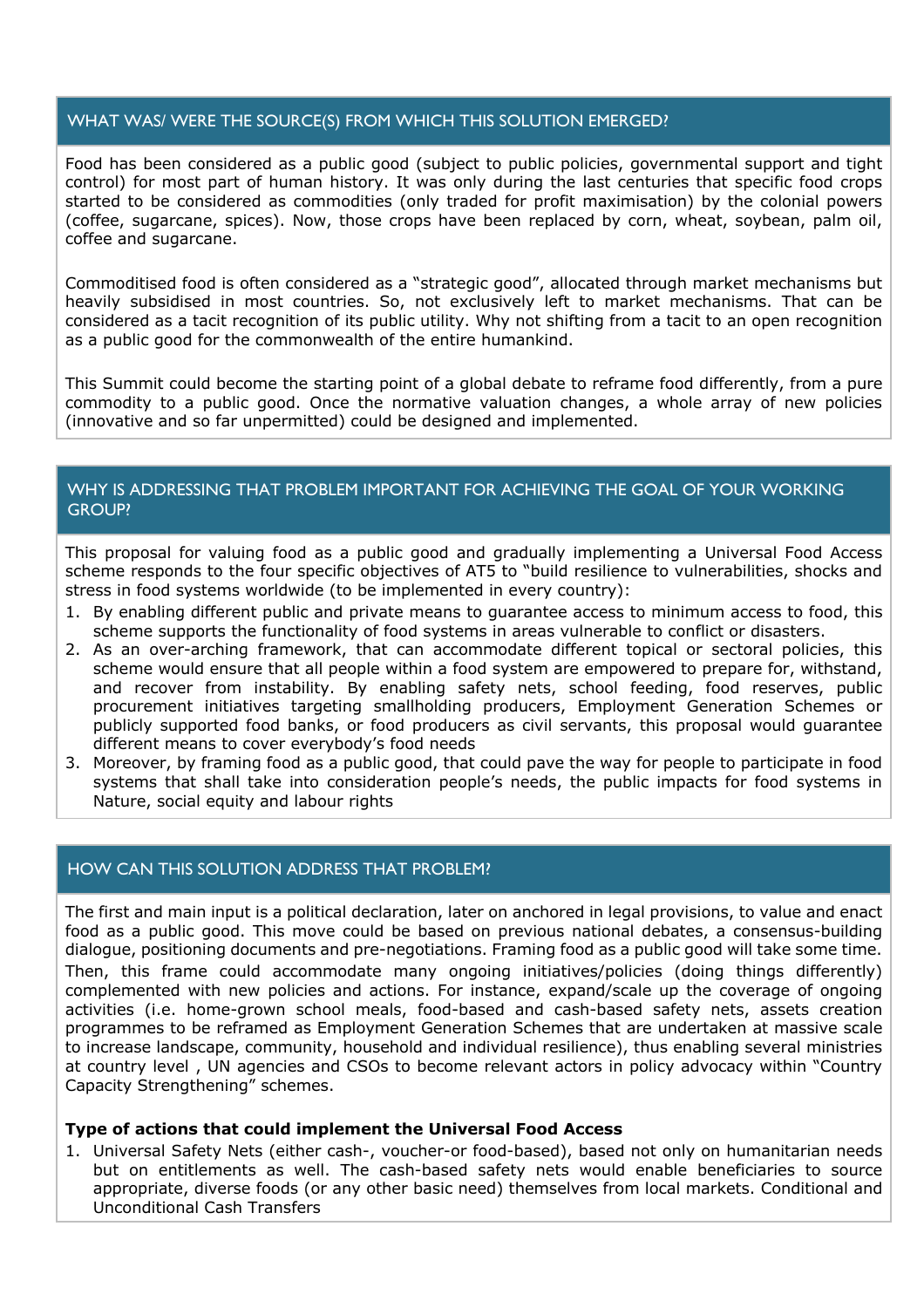- 2. Employment Generation Schemes (food- or cash-for-work schemes could be reframed from emergency assistance to employment generation schemes): we contribute to generate more employment for poor, food insecure. un-skilled people, either temporary or stable, with specific goals related circular economy, green economy, climate shocks resilience or infrastructure development (to reach last miles where the State cannot reach).
- 3. Healthy & nutrient-rich diets could become accessible to all (not just through purchasing power), guaranteed by state mechanisms, with a (regulated & growing) private sector that is geared towards that goal. So far, most efforts in fragile states have been geared to increase the supply of calories. However, diets based primarily on staple cereals or tubers lack diversity, which contributes to micronutrient deficiencies. Thus, much greater effort on enabling access to Healthy diets is required. Moreover, cooperatives, customary indigenous systems & contemporary alternative food networks (i.e. community supported agriculture) would also be a fundamental part of this scheme. So, in a gradual approach, firstly everybody should be guaranteed access to an energy-sufficient diet, & as a second step, access to a dietary-adequate diet. So, the "Fill the Nutrient Gap" initiative would be extremely relevant here.
- 4. Home-grown School Feeding would be transformed into a universal programme, as an additional entitlement every child has by attending school. If "eating" is as equally important as "learning", both should be provided to all students in all schools. So, that would mean transforming school meals programmes based on voluntary humanitarian or developmental aid into universal school meal schemes to be supported by public budgets
- 5. Shock-responsive Social Protection (Forecast-based Early Action, Weather-related Insurance Schemes, Risk Sharing Initiatives)
- 6. Nomadic Livestock Economies (for self-consumption and trade) that inhabit remote, sparsely populated fringe areas, usually moving in cross-border itineraries.
- 7. Scaling up local food procurement to benefit smallholder farmers: Smallholders feed the world. Institutional demand for food and food system services can be a direct and indirect driving force towards building sustainable and inclusive food systems, contributing to inclusive agricultural growth and sustainable social and economic transformation. Local procurement, including pro-smallholder procurement, can significantly strengthen smallholders' livelihoods and the sustainability of food systems, particularly when it is associated with activities that support value chain actors. It also improves the availability, quality and safety of food for the community.
- 8. Food reserves: Support national governments with the management of reserves and monitor countries' food reserves as an indicator of an upcoming food crisis.
- 9. Food Banks to be part of the UFC as State-run institutions, based on entitlements, that could be complemented by not-for-profit private institutions such as charities, religious institutions or philanthropic foundations.

# WHY DOES THIS SOLUTION ALIGN TO THE DEFINITION AND CRITERIA FOR A 'GAME CHANGING SOLUTION' DEVELOPED BY THE SUMMIT?

This policy innovation, that brings a new conceptual framework, can be a real game changer in the way food security and food systems are approached. At present, the dominant narrative about food systems and hunger eradication is articulated around "affordability". Affordability means that food, as a commodity, shall be affordable, because only through market mechanisms is food allocated. And to be affordable, (a) either you increase people's purchasing power (what has proven to be difficult, and it can be counterbalanced by incomes and prices rising in parallel thus keeping purchasing power equal), or (b) you cheapen food prices, with all the social and environmental consequences we already know: low farm gates prices, enslaved temporary workers, non-accountable environmental damages, forest clearances, wasted food because it doesn't fit cosmetic requirements, and huge subsidies to food corporations to maintain. When we refer to health and education in public policies, we do not use the term "affordability" because we all work under the value-based narrative of education and health as public goods, human rights and people's entitlements.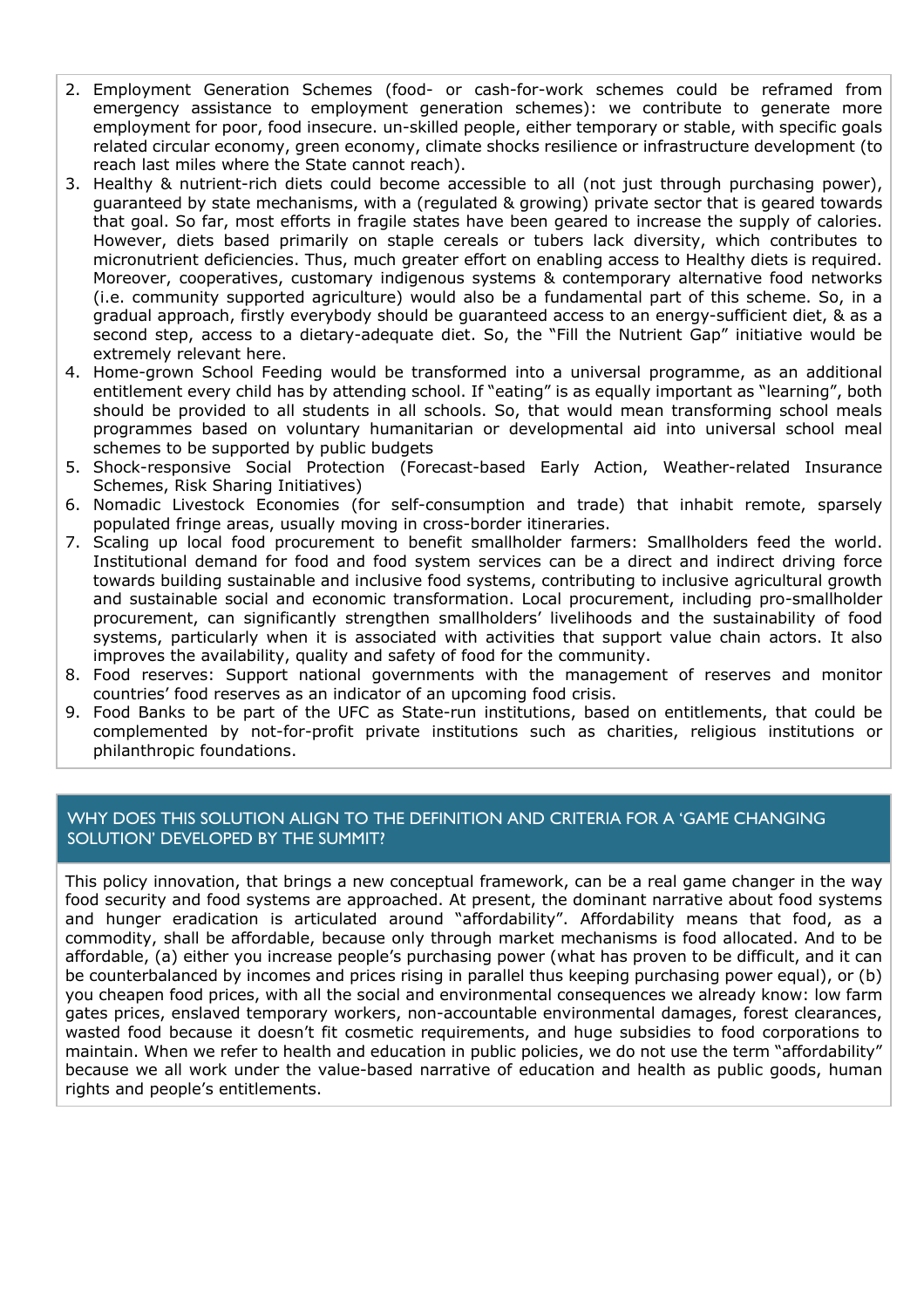## WHAT IS THE CURRENT AND/OR LIKELY POLITICAL SUPPORT FOR THIS IDEA

This is a disruptive shift, moving the core debate away from "affordability" to "entitlements", providing a narrative that could be understood by everybody (from an illiterate pastoralist to a prime minister). Although implemented as such in no country to date, there are several countries that have already included the right to food in their Constitutions or legal frameworks (Guatemala, Nicaragua, Bolivia, Venezuela, Kenya, Nepal) and those countries are implementing policies and programmes that could be identified as "conducive towards a Universal Food Access". Moreover, big national food assistance programmes, such as the Supplemental Nutrition Assistance Program in USA or the Fund for European Aid to the Most Deprived (FEAD) in EU countries, are good examples in that direction. However, those programmes do not consider food as a public good and they are just targeted policies to provide access to food with strict criteria of poverty, subject to political games, poor accountability and non universality. The key element of the Universal Food Access is to combine different measures (public and private) to secure that food daily needs are covered for every citizen. So, coverage, eligibility, complementarity or universality are key features of this scheme.

## ARE THERE CERTAIN CONTEXTS FOR WHICH THIS SOLUTION IS PARTICULARLY WELL SUITED, OR, CONVERSELY, CONTEXTS FOR WHICH IT IS NOT WELL-SUITED AT ALL.

As everybody needs to eat every day, wherever and whatever the circumstances, this solution perfectly fits every country. In some of them, the implementation will be faster (more means, less food insecurity situation, stronger state institutions) and in others it will take more years, but it can be implemented gradually: extending current programmes from specific groups or areas to universal coverage, complementing programmes to cover food needs by cash, in-kind, guaranteed employment, public premises to distribute food (food banks, public bakeries), public procurement, etc

## WHAT DO YOU THINK ARE THE KEY ACTIONS REQUIRED TO ADDRESS THIS SOLUTION?

This policy innovation could accommodate several products and evidence-based practices proposed in the five Action Tracks and expand/scale up the coverage of ongoing activities (i.e. home-grown school meals, food-based and cash-based safety nets, assets creation programmes to be reframed as Employment Generation Schemes that are undertaken at massive scale to increase landscape, community, household and individual resilience), thus enabling several ministries at country level , UN agencies and CSOs to become relevant actors in policy advocacy within "Country Capacity Strengthening" schemes.

Key actions: It is important to enact this normative valuation of food as a public good in the legal framework of the countries that are willing to do it (either as a constitutional provision or lower-level laws). Governments and civil society movements could also establish "complaint and redress mechanisms" to render accountability effective. Several actions undertaken so far by unaccountable voluntarism (i.e. Food Banks, humanitarian assistance during shocks) or covering just a minor share of the population (school meals, cash/food for work) would be supervised by the States, public policies and adequate subsidies would be diverted from food commodities and their coverage would be enlarged.

Corporate sectors and collective actions would have to be bound by stricter public policies that should protect the adequate food security of all. When private markets cannot satisfy food for all, the state and self-regulated collective actions should act to cover the gaps. For every person, every day. Moreover, through policies, regulations and refocusing subsidies, the private sector would be disincentivized to produce food commodities that are harmful for the environment, meant for livestock feeding or just empty calories, and they would be steered to produce nutritious food needed by human population.

This process will take time, so CSOs could be instrumental in advocating for this gradual transition towards this Universal Food Access scheme.